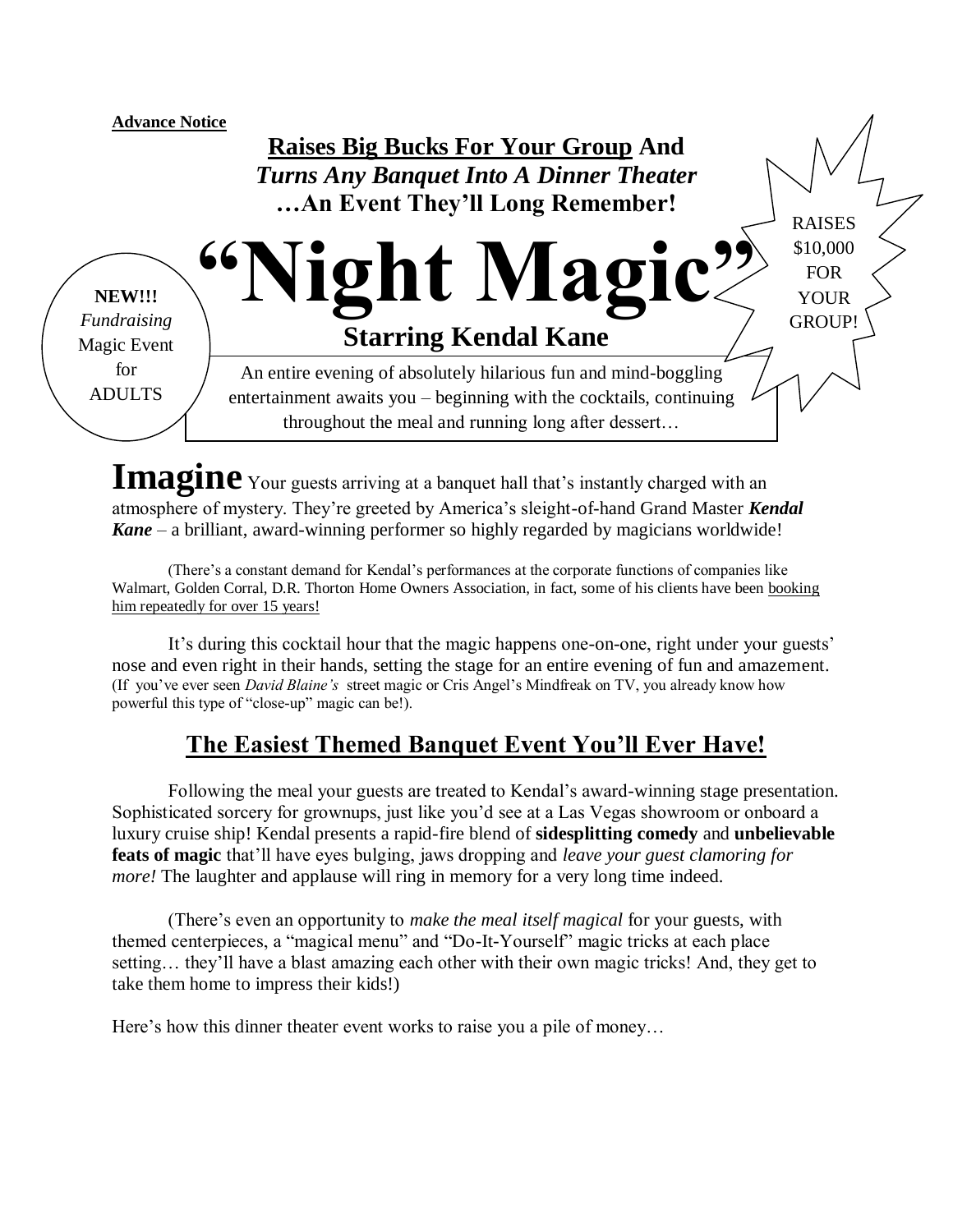# **The Amazing Night Magic PROJECT KIT That Instantly Adds A "Dinner Theater Magic Theme" – And A Ton Of Extra Moneymaking Opportunities – To Your Next Banquet…**

You'll receive a valuable marketing tool kit – developed over 20 years of presenting *Fundraising Magic™* programs across Canada and now throughout the United States – that's been field-tested and proven time and time again to raise thousands of dollars for community groups of all kinds.

This fabulous Project Kit contains everything you'll need for a smashingly successful banquet event...

- **Promotional material…** flyers, tickets, posters, press releases, announcements (and many more advertising tools)
- **Themed Template…** banquet table centerpieces, "Magical Menu", dinner music, decorations – everything you need for a truly magical atmosphere
- **Step by Step Plan…** a complete *fill-in-the-blank guide that leads you through the event easily and with complete confidence*
- **Piggyback Fundraisers…** sure-fire strategies for wringing a ton of extra dollars out of your next banquet (**earning you many times more** than ever dreamed possible!)

# **Easy-To-Add "Piggyback Fundraisers" Raise Thousands Of Extra Dollars With This Event**

The GUARANTEED Project Kit you'll receive provides all the tools for ensuring a sellout event …**easily delivering you thousands of dollars through ticket and beverage sales alone!** Just think how much MORE money is ready for the taking just by adding some of these powerful strategies…

- ► Menu/Show Program ► 50/50 Draw
- ► Fantasy Auction ► VIP Pass
- 
- 
- 
- ► Door Prize Raffle ► Corporate Sponsorship

The **Night Magic** Project Kit gives you all the tools you need to take full advantage of these extra-revenue sources (and others) …making this event capable of RAISING **UP TO \$10,000 OR MORE** FOR YOUR GROUP!!!

# **Never Held A Banquet Before?**

No problem! We'll not only bring the entertainment, we'll send you our complete Project Guide Manual that comes to your rescue and *shows you exactly how to run the event* step-bystep... from finding a hall to providing the meal!

You'll discover all the secrets to a super-successful event, including…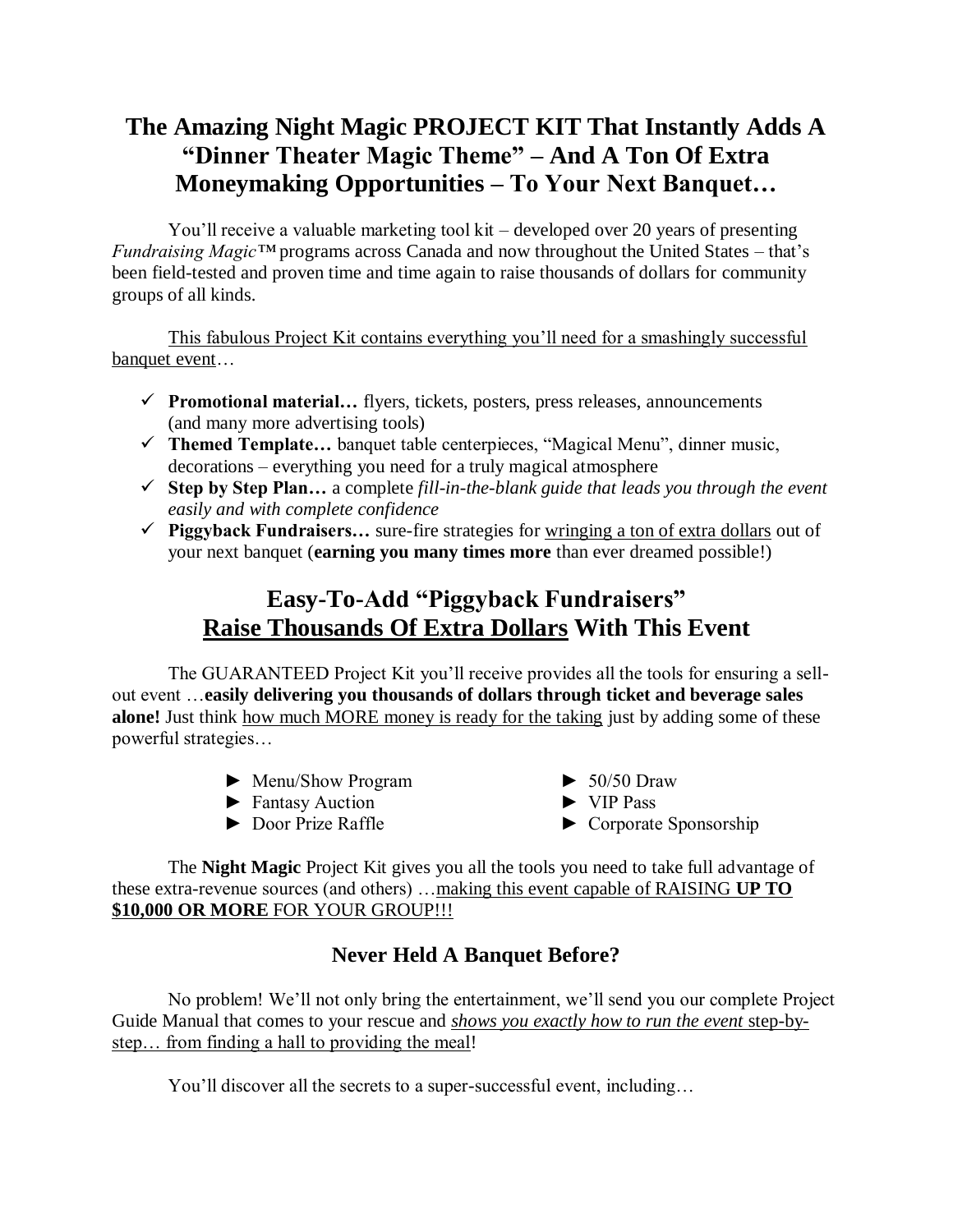# **Proven Strategies For Running A Super-Successful Night Magic Event**

- How to get the banquet hall for **little or no up-front cost**
- What things you should *absolutely insist upon* from your hall
- $\triangleright$  How to get the meal catered or save money by running it yourself
- $\triangleright$  What to put on the menu
- $\triangleright$  Beverage sales before, during, and after the meal

Plus…

- $\triangleright$  How and where to advertise
- $\triangleright$  How to price and sell tickets
- $\triangleright$  Pitfalls and how to avoid them
- Amazing strategies for *SELLING OUT* your event

And remember, besides the ticket revenue you'll rake in for the dinner and show, ( and, of course, the drink sales throughout the evening) you'll also receive *our field-tested "Piggyback Fundraisers*" proven to raise you thousands of extra dollars from this type of event!

# **What's more – the entire Night Magic program is GUARANTEED!**

That's right – by following the simple steps outlined in our Project Guide Manual, you're assured of success, backed up by our Triple Guarantee:

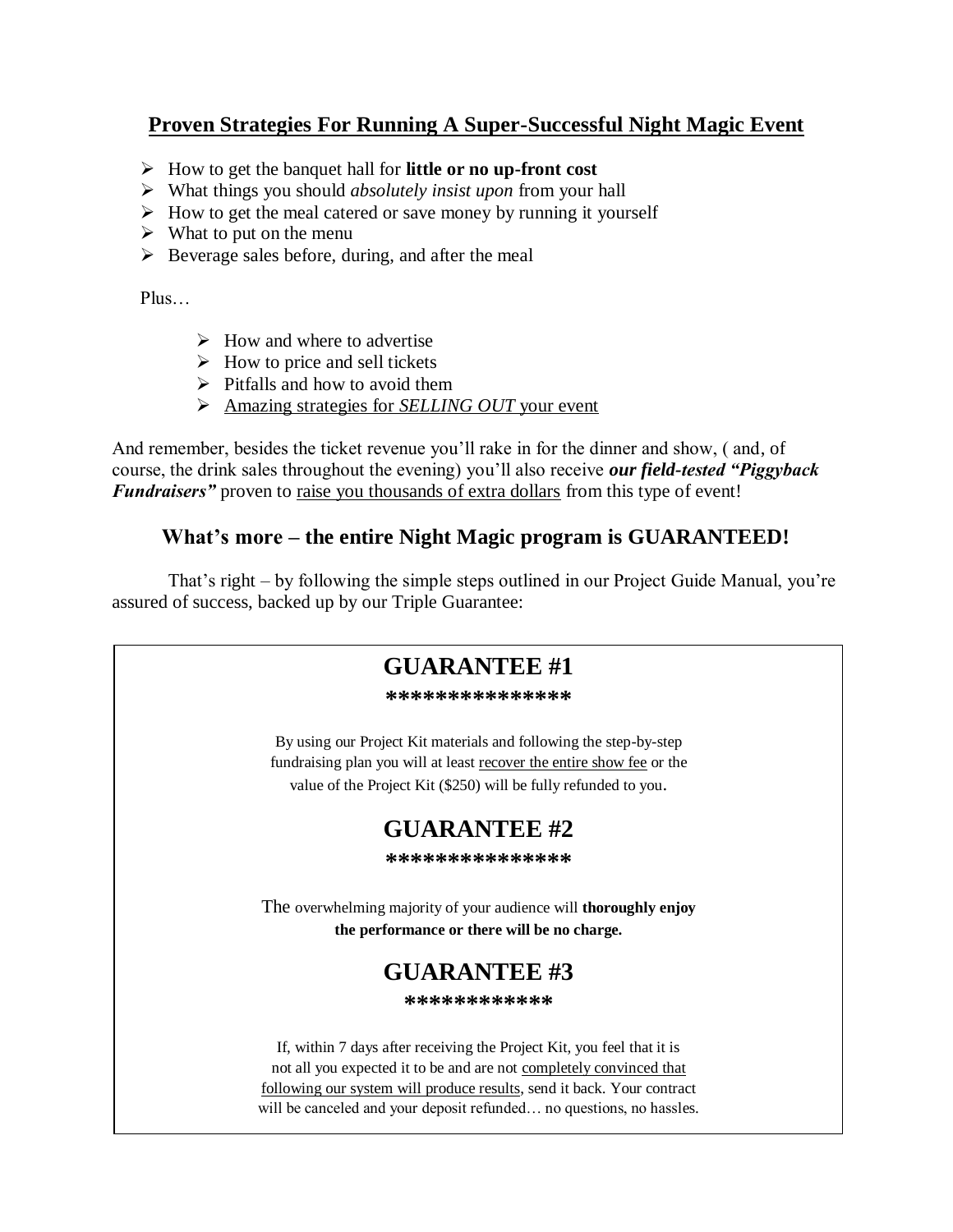# **"Can We Really Raise UP TO \$10,000 With This Event?"**

Frankly, I wouldn't be surprised if some groups easily raise DOUBLE that amount. Here's why…

# **Based on Selling Just 50 Couples, Here's How It's Possible For This Event To Pull In Well Over \$10,000 For Your Organization…**

#### **Revenue From… What You'll Raise…**

| DINNER & SHOW TICKET SALES                                                                                                                                                                                                                                |            |
|-----------------------------------------------------------------------------------------------------------------------------------------------------------------------------------------------------------------------------------------------------------|------------|
|                                                                                                                                                                                                                                                           | $$4,000+$  |
| (your facility may seat 100 or more couples, DOUBLING your earnings!)                                                                                                                                                                                     |            |
| Suggested price set your ticket prices as high or low as you wish                                                                                                                                                                                         |            |
| <b>BEVERAGE SALES</b>                                                                                                                                                                                                                                     |            |
|                                                                                                                                                                                                                                                           | $$1,000 +$ |
|                                                                                                                                                                                                                                                           |            |
| $T_{1}^{0}$ (1.1) $T_{1}^{1}$ (1.1) $T_{1}^{1}$ (1.1) $T_{2}^{0}$ (1.1) $T_{3}^{0}$ (1.1) $T_{4}^{0}$ (1.1) $T_{5}^{0}$ (1.1) $T_{6}^{0}$ (1.1) $T_{7}^{0}$ (1.1) $T_{8}^{0}$ (1.1) $T_{9}^{0}$ (1.1) $T_{1}^{0}$ (1.1) $T_{1}^{0}$ (1.1) $T_{1}^{0}$ (1. |            |

If you stopped there, you'd already be making  $$5,000 +$ … a whopping **135% return** on your investment after covering all costs for the show, meal and beverages!!!

# **NOW, INCLUDE THE EXTRA MONEY YOU'LL EARN FROM TAKING ADVANTAGE OF THESE PIGGYBACK FUNDRAISERS…**

| *Piggyback Fundraiser #1 (page 97 Guide Manual)                     | $$2,500+$   |
|---------------------------------------------------------------------|-------------|
| *Piggyback Fundraiser #5 (page 103 Guide Manual)                    | $\$2,500 +$ |
| *Piggyback Fundraiser #11 (page 109 Guide Manual)                   | $$1,000 +$  |
| *Piggyback Fundraiser #2 (page 98 Guide Manual)                     | $\$2,500 +$ |
| *You get all the tools and information you need to easily add these | $$13,500 +$ |

and many other Piggyback Fundraisers with this event!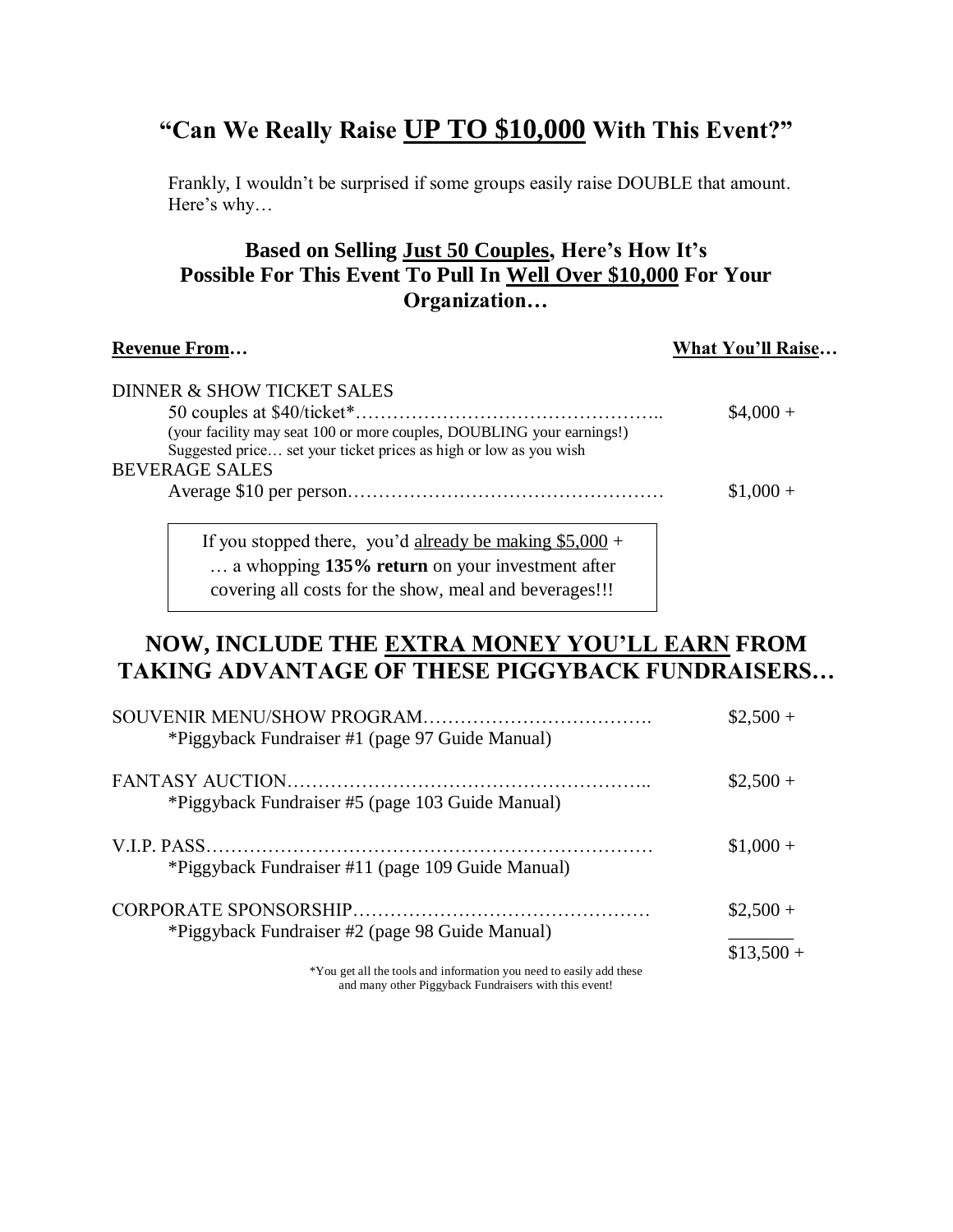# **ADD IT ALL UP… Night Magic could raise you as much as \$13,500 + !!!**

- How much MORE could you stand to earn if you seated **100** couples?!?
- Added a **50/50 draw**?!? Or a **doorprize raffle** ?!?
- Used all of the other *Piggyback Fundraisers* included with this program?

#### **"Everything Sounds Great So Far… How Much?"**

Some of our other *Fundraising Magic™* shows cost up to \$3,050, depending upon the number of performances. You'll be happy to know you investment in the **Night Magic** program will be far less than that

#### **Night Magic Is Currently Available At A Special Discounted Introductory Offer Of Only \$2,095**

**Actually, your initial investment is just \$100**. *That's the only deposit required to secure your date and lock-in at the Introductory Discount.* You pay nothing more until the day of the show!

(By the way… by simply following our GUARANTEED Project Kit step-by-step success plan, you'll have **raised many times** that investment well before **Night Magic** even gets to town!!)

Considering that the **earnings potential of this event is easily as much as \$10,000 or more**, this bargain-priced event is going to be jumped on FAST by groups wanting to make a lot of money (quickly) with this fascinating new kind of dinner theatre experience.

#### **Only 20 Night Magic Performance Dates Are Available For September/October 2009**

Just 20 groups in your state will have an opportunity to host a **Night Magic** event in their community. Once these dates are filled, that's it until 2010.

You'll certainly want to grab your date quickly if you don't want to miss the boat on this opportunity. Plus, if you confirm your **Night Magic** event date before August 5<sup>th</sup>, you'll also receive these additional Savings and Bonuses…

- Free **Night Magic** PROJECT KIT (\$250 value)
- \$200 Early-Bird Discount making your investment only **\$1895**
- $\checkmark$  Free SOUVENIR PROGRAM upgrade
- Free *"Quick-Start" plan to start making you money right away!*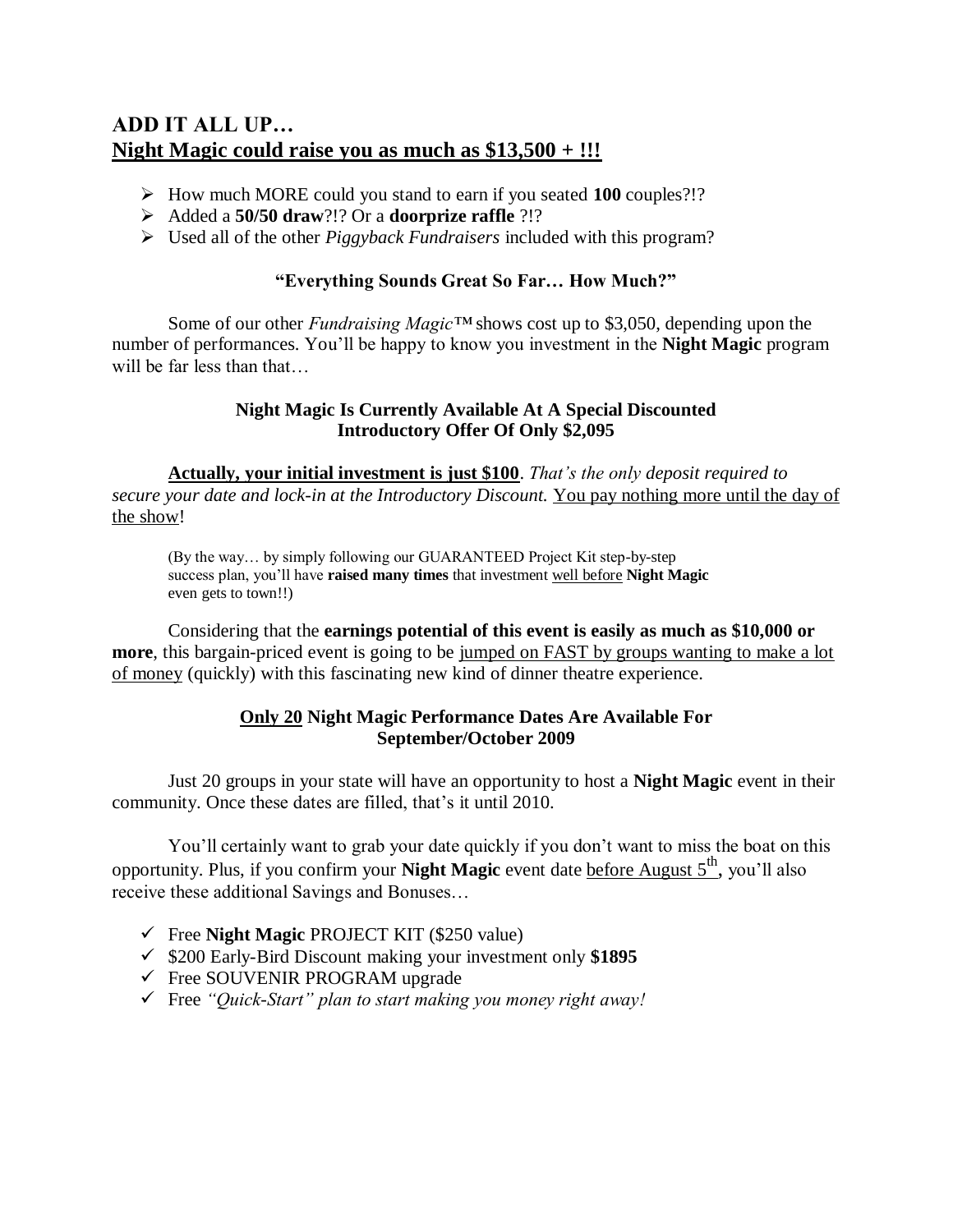#### **Three Easy Ways To Secure Your Date For Night Magic**

Simply call, **214-300-5382**, email [kanemagic@ymail.com,](mailto:kanemagic@ymail.com) mail in the **Reply Back** form at the end of this letter. Either way, don't delay or your group will likely miss the chance of having this program raise thousands of dollars the fun way this fall.

To your success,

Kendal Kane

PS: The 20 dates will not last long, nor will this Special Discounted Introductory Offer. Secure your date as soon as possible… call **214-300-5382** right away to get the ball rolling!

PPS: I've eliminated any risk – and you are protected by – my TRIPLE GUARANTEE!!! Should you decide, once you've received and had a chance to examine the Project Kit that you're unable to work with my program, simply return the kit for a full refund of your deposit and cancellation of our agreement.

PPPS: You can also visit us to see videos and pictures of my performances at: [www.kanemagic.com](http://www.kanemagic.com/) <http://www.myspace.com/kanemagicproductions>

PPPPS: Please take a look at what other delighted sponsors have to say about my performance and the fundraising plan. Their comments are enclosed.

--------------------------------------------------------------

**"I can't think of another way we could have raised this amount (\$12,964.00) in shot! Your Project Kit was great… made it possible for even our small group to succeed with this very well organized and clear, detailed plan. You're a TEN!"** MELFORT RANGERS

**"All comments have been extremely positive… your show rates TEN out of TEN! The Project Kit is FABULOUS – raised us \$11,412! By following your step-by-step guide, groups can't miss having a successful event!"** DALLAS INDOOR SOCCAR BOOSTER CLUB

> **"Excellent show, excellent Project Kit… we raised #3,500!"** OLDS HISTORICAL SOCIETY

**"Everyone thoroughly enjoyed the show! Your Project Kit materials are superb – it was so nice to just dip into the box and find whatever I needed… raised us \$13,500! This event was a lot of fun, and you were supremely professional in every respect."** R.E.A.D. LOUISIANA